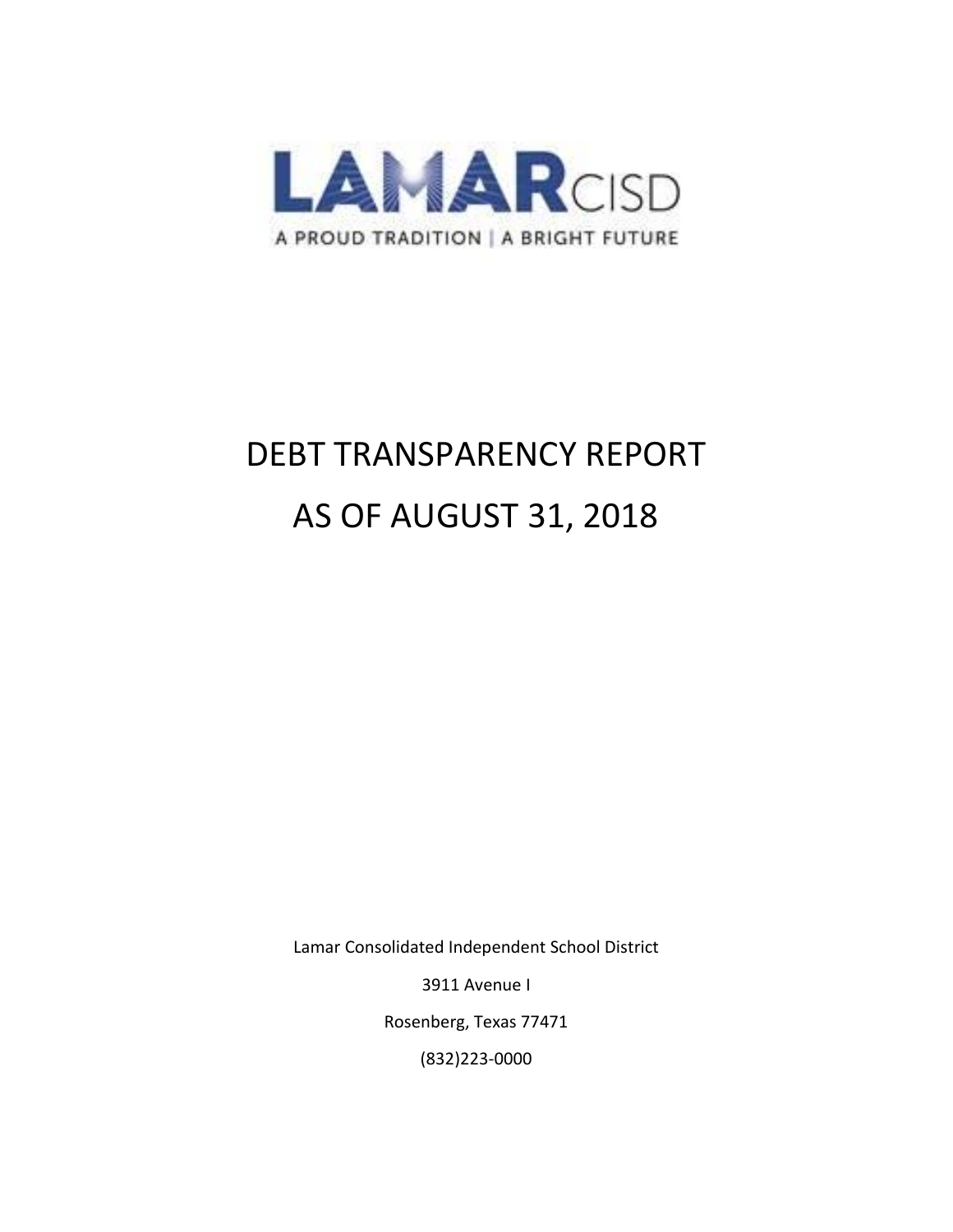#### **Lamar Consolidated ISDApproved Bond Authorizations by Voters As of August 31, 2018**

|                           |             |                          |                            | Authorization |                                                                                                                             |           |
|---------------------------|-------------|--------------------------|----------------------------|---------------|-----------------------------------------------------------------------------------------------------------------------------|-----------|
|                           |             |                          | <b>Total Authorization</b> | Per Capita    |                                                                                                                             | Repayment |
| <b>Authorization Year</b> | Issued      | <b>Unissued</b>          | Amount                     | (179, 252)    | Purpose for which Debt Obigation was Authorized                                                                             | Source    |
| 2006                      | 281,183,937 | $\overline{\phantom{a}}$ | 281,183,937                |               | Construction, acquisition and equipment of school buildings, and<br>1.569 purchase the necessary sites and new school buses | a         |
| 2011                      | 249,159,215 | $\overline{\phantom{a}}$ | 249,159,215                |               | Construction, acquisition and equipment of school buildings, and<br>1.390 purchase the necessary sites and new school buses | a         |
| 2014                      | 240.647.552 | $\overline{\phantom{a}}$ | 240.647.552                |               | Construction, acquisition and equipment of school buildings, and<br>1.343 purchase the necessary sites and new school buses | a         |
| 2017                      | 300,000,000 | 145,451,000              | 445,451,000                |               | Construction, acquisition and equipment of school buildings, and<br>2.485 purchase the necessary sites and new school buses | <b>a</b>  |

#### **Other Information Per Government Code Section 140.008(b)(3):**

#### *Repayment Source:*

(a) Debt Service Fund- accounts for the resources accumulated and payments made for principal and interest on long-term general obligation debt of governmental funds. The primary revenue source is local ad valorem property taxes levied specifically for debt service

#### Current credit rating given by any nationally recognized credit rating organization to debt obligations of the political subdivision:

| Permanent<br>School<br><b>Fund Rating</b> | Underlying<br><b>Credit Rating</b> |  |
|-------------------------------------------|------------------------------------|--|
| Aaa ENH                                   | Aa2                                |  |
| AAA                                       | AA                                 |  |
|                                           |                                    |  |

#### **Per Capita Information:**

| Per Capita | 179.252                       |
|------------|-------------------------------|
| Year       | 2018                          |
| Source     | <b>Texas Municipal Report</b> |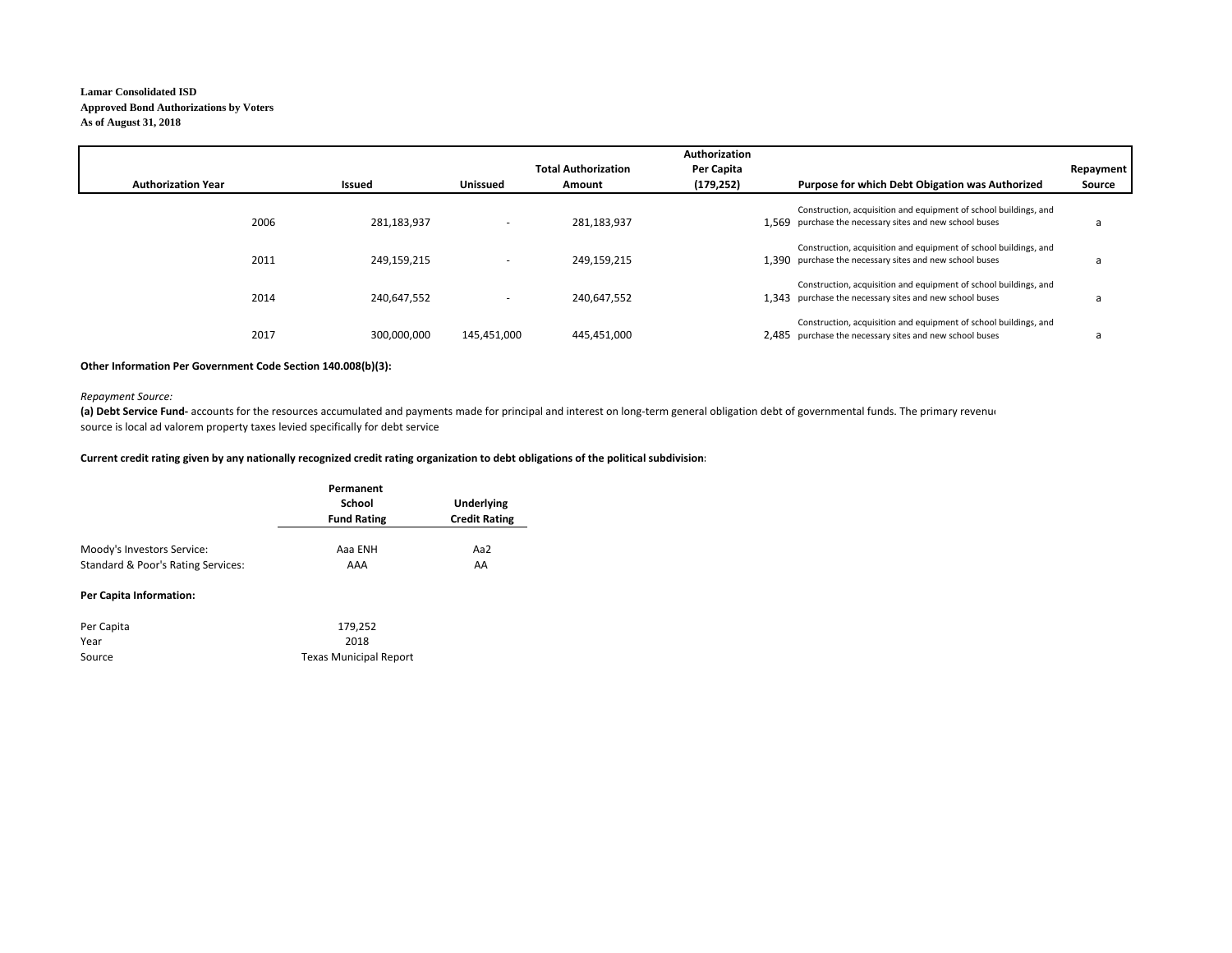## **Lamar Consolidated ISD Combined Principal and Interest Requirement As of August 31, 2018**

| Annual requirements to amortize all bonded long-term debt |
|-----------------------------------------------------------|
| outstanding, as of August 31, 2018, follow:               |

|                    | outstanding, as of August 31, 2018, follow: |                 |                 | Outstanding            |
|--------------------|---------------------------------------------|-----------------|-----------------|------------------------|
| <b>Year Ending</b> |                                             |                 |                 | <b>Debt Per Capita</b> |
| August 31,         | Principal                                   | <b>Interest</b> | <b>Totals</b>   | (179, 252)             |
| 2019               | 23,040,000                                  | 45,460,671      | 68,500,671      | 382                    |
| 2020               | 25,055,000                                  | 43,693,629      | 68,748,629      | 384                    |
| 2021               | 26,465,000                                  | 44,802,212      | 71,267,212      | 398                    |
| 2022               | 27,760,000                                  | 43,479,739      | 71,239,739      | 397                    |
| 2023               | 29,665,000                                  | 42,085,200      | 71,750,200      | 400                    |
| 2024               | 31,390,000                                  | 40,700,962      | 72,090,962      | 402                    |
| 2025               | 31,165,000                                  | 39,238,138      | 70,403,138      | 393                    |
| 2026               | 27,425,000                                  | 37,773,388      | 65,198,388      | 364                    |
| 2027               | 29,095,000                                  | 36,360,388      | 65,455,388      | 365                    |
| 2028               | 30,585,000                                  | 34,868,388      | 65,453,388      | 365                    |
| 2029               | 32,095,000                                  | 33,360,713      | 65,455,713      | 365                    |
| 2030               | 33,560,000                                  | 31,898,862      | 65,458,862      | 365                    |
| 2031               | 35,090,000                                  | 30,367,062      | 65,457,062      | 365                    |
| 2032               | 36,855,000                                  | 28,756,050      | 65,611,050      | 366                    |
| 2033               | 38,450,000                                  | 27,165,118      | 65, 615, 118    | 366                    |
| 2034               | 40,175,000                                  | 25,601,200      | 65,776,200      | 367                    |
| 2035               | 41,865,000                                  | 23,914,550      | 65,779,550      | 367                    |
| 2036               | 43,625,000                                  | 22,150,800      | 65,775,800      | 367                    |
| 2037               | 35,960,000                                  | 20,417,525      | 56, 377, 525    | 315                    |
| 2038               | 37,555,000                                  | 18,821,200      | 56,376,200      | 315                    |
| 2039               | 31,920,000                                  | 17,299,325      | 49,219,325      | 275                    |
| 2040               | 33,430,000                                  | 15,794,575      | 49,224,575      | 275                    |
| 2041               | 35,065,000                                  | 14,158,300      | 49,223,300      | 275                    |
| 2042               | 36,785,000                                  | 12,441,350      | 49,226,350      | 275                    |
| 2043               | 38,585,000                                  | 10,639,850      | 49,224,850      | 275                    |
| 2044               | 40,395,000                                  | 8,822,875       | 49,217,875      | 275                    |
| 2045               | 42,180,000                                  | 7,034,825       | 49,214,825      | 275                    |
| 2046               | 36,750,000                                  | 5,390,025       | 42,140,025      | 235                    |
| 2047               | 38,285,000                                  | 3,856,325       | 42, 141, 325    | 235                    |
| 2048               | 31,080,000                                  | 2,258,400       | 33,338,400      | 186                    |
| 2049               | 22,785,000                                  | 1,181,100       | 23,966,100      | 134                    |
| 2050               | 18,135,000                                  | 362,700         | 18,497,700      | 103                    |
|                    | \$1,062,270,000                             | \$770,155,445   | \$1,832,425,445 | \$<br>10,223           |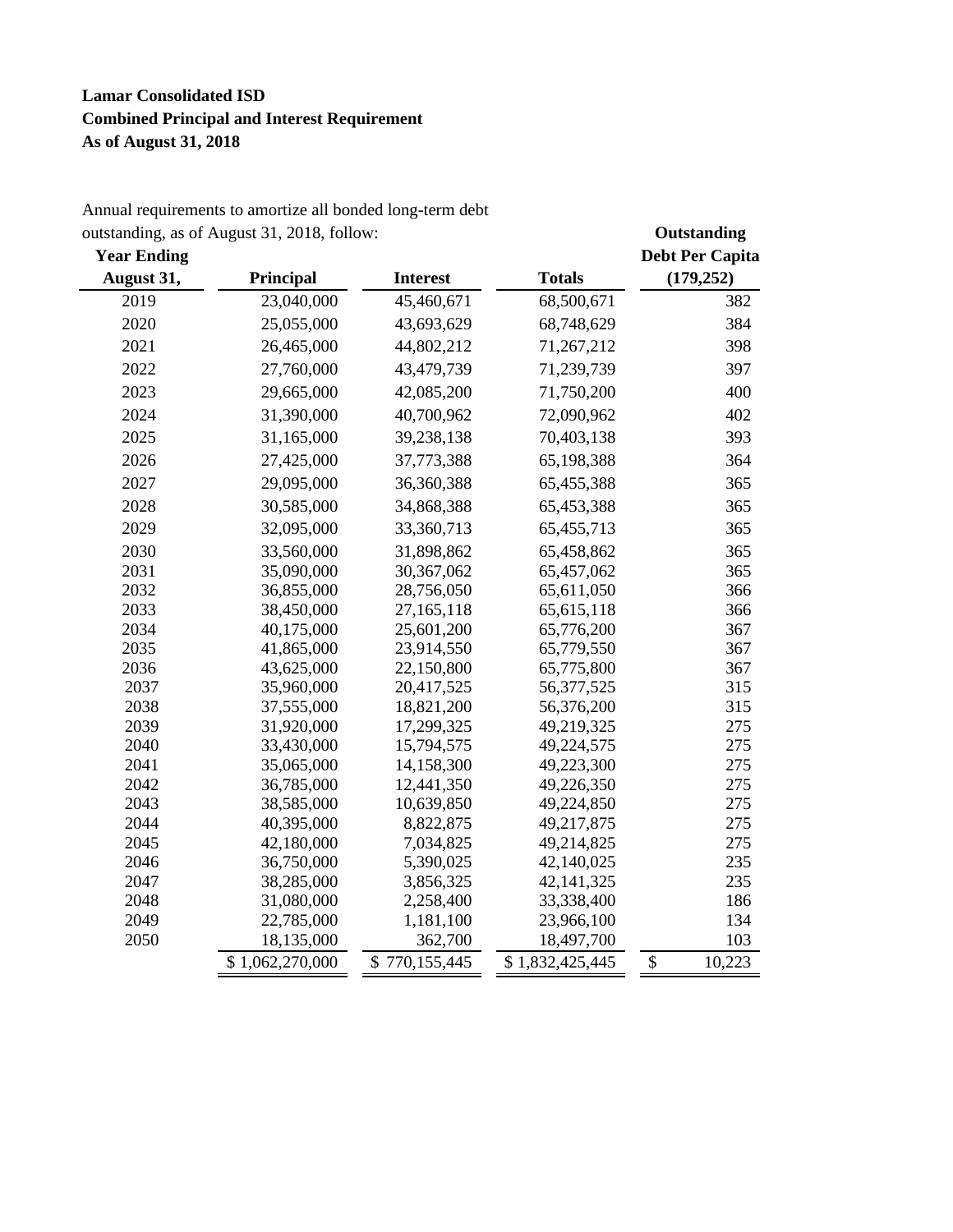## **Lamar Consolidated ISD Bond Status By Series As of August 31, 2018**

| <b>Series</b>                                                 | Original<br><b>Issue</b><br>Amounts* | <b>Spent</b>      | Unspent**         |
|---------------------------------------------------------------|--------------------------------------|-------------------|-------------------|
|                                                               |                                      |                   |                   |
| Unlimited Tax Schoolhouse Bonds<br>Series 2007                | 150,000,000                          | 148,754,471       | 1,245,529         |
| Unlimited Tax Schoolhouse & Refunding Bonds<br>Series 2008    | 131,183,937                          | 130, 192, 274     | 991,663           |
| Unlimited Tax Schoolhouse and Refunding Bonds<br>Series 2012A | 110,000,000                          | 104,398,653       | 5,601,347         |
| Variable Rate Unlimited Tax<br>Series 2014A                   | 90,000,000                           | 89,992,876        | 7,124             |
| Unlimited Tax Schoolhouse Bonds<br>Series 2014B               | 49,159,215                           | 46,872,842        | 2,286,373         |
| Unlimited Tax Schoolhouse Bonds<br>Series 2015                | 145,600,000                          | 127,968,078       | 17,631,922        |
| Unlimited Tax Schoolhouse Bonds<br>Series 2017                | 95,047,552                           | 11,193,641        | 83,853,911        |
| Unlimited Tax Schoolhouse Bonds<br>Series 2018                | 300,000,000                          | 1,176,216         | 298,823,784       |
|                                                               | 1,070,990,704<br>\$                  | 660,549,051<br>\$ | \$<br>410,441,653 |

\* Refunding Bonds are not included in this schedule

\*\* Includes investment earnings and premiums remaining unspent, and/or interest that is pending transfer to the Debt Service Fund at 8/31/18.